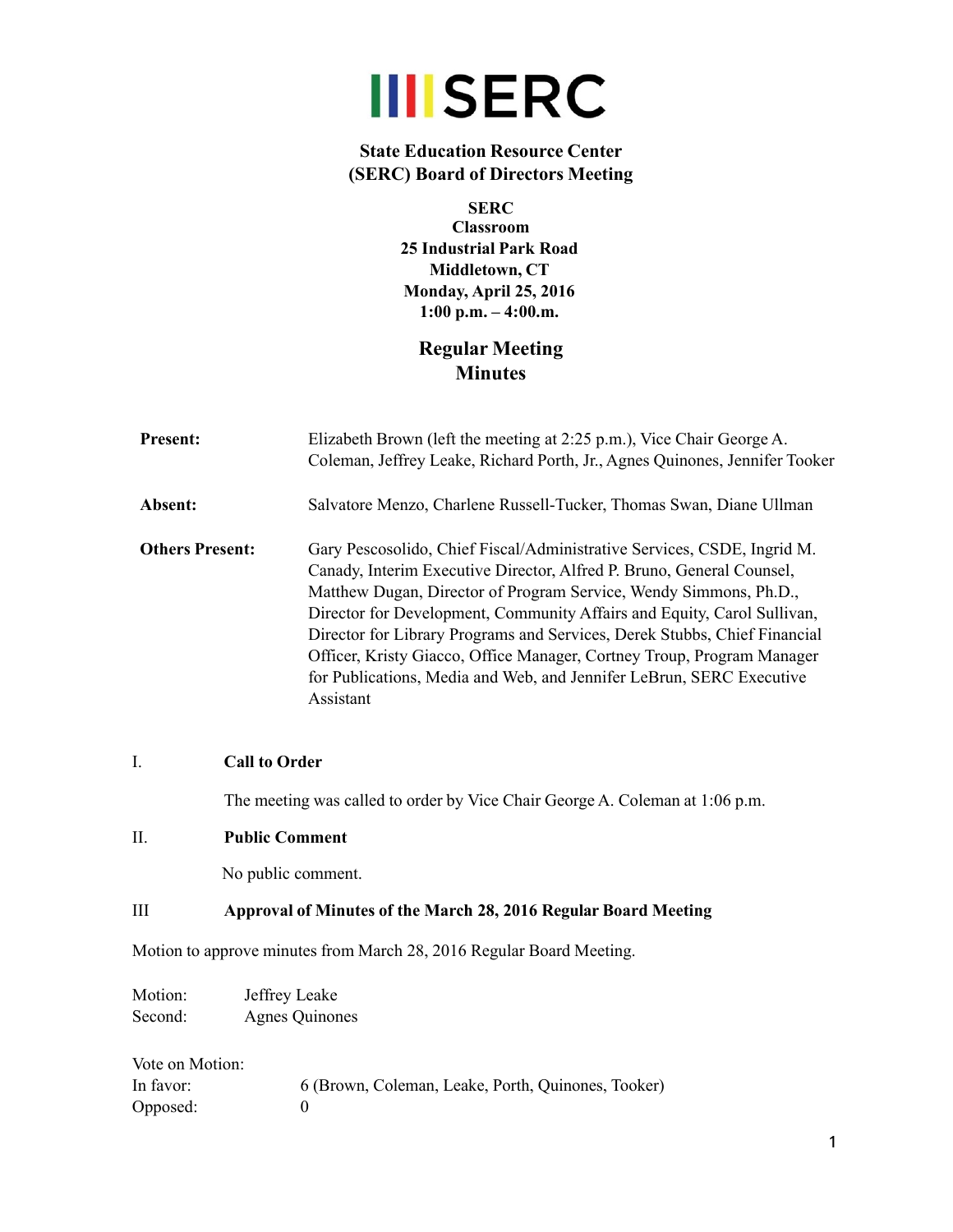Abstained: 0

#### IV. **Items for Discussion**

a. 25 industrial Park Road/Potential Move – Gary Pescosolido, Chief Fiscal/Administrative Services, CSDE

Mr. Pescosolido shared preliminary information with members of the Board regarding the processes to facilitate a possible move of SERC's administrative offices back to 25 Industrial Park Road.

There was general discussion.

b. Board of Directors Code of Ethics Revision

Mr. Bruno shared the revised version of the Board of Directors Ethical Conduct Policy with members.

Motion to approve revisions to Policy.

Motion: Elizabeth Brown Second: Richard Porth, Jr.

Vote on Motion: In favor: 6 (Brown, Coleman, Leake, Porth, Quinones, Tooker) Opposed: 0 Abstained: 0

#### c. SERC 15-16 annual Report/Content Ideas

Ms. Canady shared the format of the 14-15 SERC Annual Report. SERC is posting the Report on the SERC website instead of printing. Board Members engaged in a discussion around the areas of focus they would like represented as SERC engages in the preparation of the 15-16 Annual Report. Dr. Quinones specifically suggested that the Annual report be translated into a few different languages if possible. The members of the board engaged in a discussion regarding the purpose of the document and the targeted audience. Ms. Canady agreed to look into fees for translation services.

Any questions regarding the current Report should be directed to Cortney Troup, Program Manager for Publications, Media and Web.

# V. **Updates from Ingrid M. Canady, Interim Executive Director**

a. Update on In-District Contracts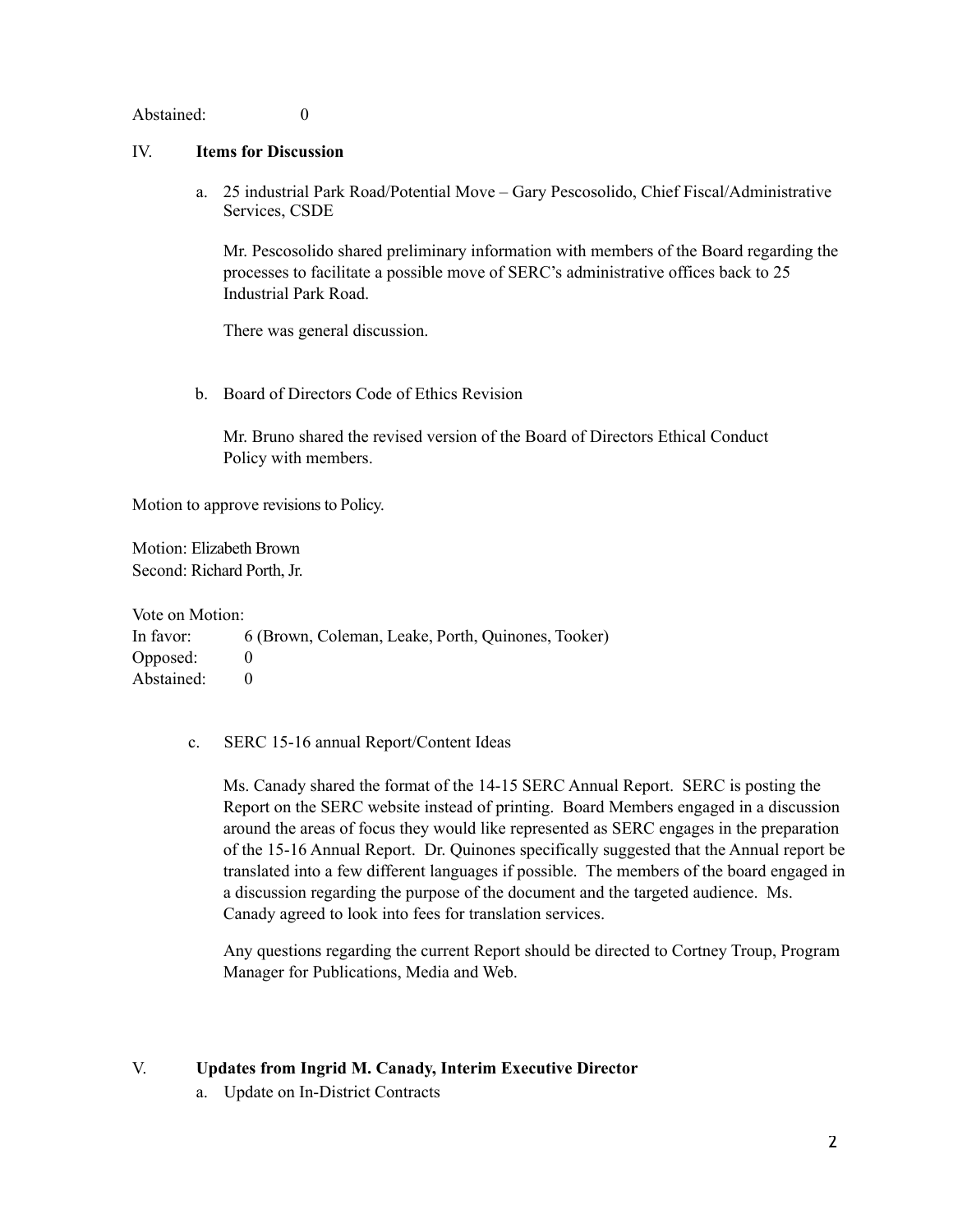Dr. Alice Henley provided an update regarding the number of contracts, topics, districts and dollar amounts SERC has contracted with this fiscal year, in addition to contracts currently being developed for the upcoming fiscal year. Ms. Brown suggested that SERC survey districts to see what their needs may be for the upcoming year.

b. Update on Meeting with Senator Gayle Slossberg

Ms. Canady and Vice Chair Coleman met with Senator Gayle Slossberg on April 13, 2016. Senator Slossberg was very interested in the history of SERC, future plans of the agency and SERC's Equity work. Ms. Canady provided Senator Slossberg with a Legislative Summary and additional SERC documents.

Vice Chair George A. Coleman proposed a motion to go out of agenda order to allow Ms. Brown to provide Operation Committee meeting updates.

Motion: Jeffrey Leake Second: Elizabeth Brown

Vote on Motion:

| In favor:  | 6 (Brown, Coleman, Leake, Porth, Quinones, Tooker) |
|------------|----------------------------------------------------|
| Opposed:   |                                                    |
| Abstained: |                                                    |

#### VII. **Committee Reports**

a. Operations Committee

Ms. Brown, Operations Committee Chair, shared the highlights of the Operations Committee Meeting regarding the policy/procedures for hiring the SERC Executive Director. She informed members that the Committee expressed interest in establishing an Executive Search Committee for the position.

The Operations Committee also approved the SERC Affirmative Action Policy Statement, SERC Freedom of Information Act Fee Policy, and SERC Fee Waiver Application with recommended edits.

Motion to appoint the SERC Board of Directors as the Executive Search Committee.

Motion: Agnes Quinones Second: Richard Porth, Jr.

Vote on Motion: In favor: 6 (Brown, Coleman, Leake, Porth, Quinones, Tooker) Opposed: 0 Abstained: 0

Motion for the Executive Search Committee to enter into Executive Session to discuss the hiring of a SERC Executive Director.

Motion: Elizabeth Brown Second: Richard Porth, Jr.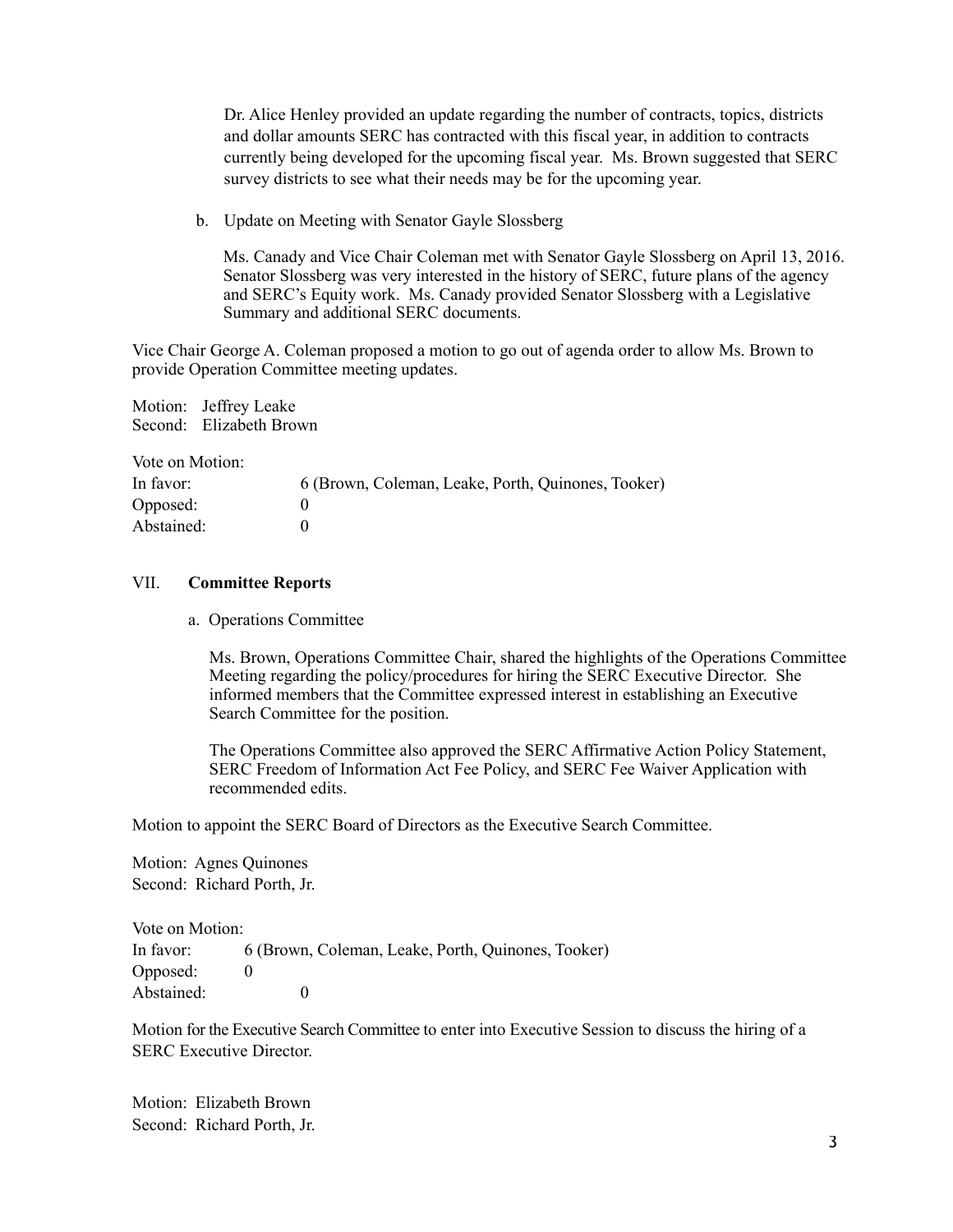| Vote on Motion: |                                                    |
|-----------------|----------------------------------------------------|
| In favor:       | 6 (Brown, Coleman, Leake, Porth, Quinones, Tooker) |
| Opposed:        |                                                    |
| Abstained:      |                                                    |

The Board voted unanimously to enter into Executive Session at 2:06 p.m.

Present in executive session were members Elizabeth Brown, Vice Chair George A. Coleman, Jeffrey Leake, Richard Porth, Jr., Agnes Quinones, Jennifer Tooker. Alfred P. Bruno was invited into Executive Session by Vice Chair Coleman.

The Board voted unanimously to exit Executive Session at 2:35 p.m.

Motion to have the Executive Search Committee proceed with a search for the SERC Executive Director.

Motion: Jeffrey Leake Second: Agnes Quinones

Vote on Motion:

| In favor:  | 6 (Brown, Coleman, Leake, Porth, Quinones, Tooker) |
|------------|----------------------------------------------------|
| Opposed:   |                                                    |
| Abstained: |                                                    |

There was general discussion.

#### V. **Updates from Ingrid M. Canady, Interim Executive Director**

c. New Health Benefits as a Quasi-Public

Ms. Canady shared the new benefit options that may be available to SERC employees due to SERC's status as a quasi-public agency. The new option will be presented to SERC staff for feedback before any change is made.

There was general discussion.

d. Fiscal Report – Derek Stubbs

SERC's Fiscal and Administrative Officer, Mr. Derek Stubbs, provided a fiscal update and current fiscal balance sheet to Board Members. Board Members will discuss the 16-17 Budget at the May Board of Directors meeting.

There was general discussion.

## VI. **Updates from George Coleman, Vice Chair**

a. SERC Foundation – Jeffrey Leake, Chairman, SERC Foundation Board of Directors